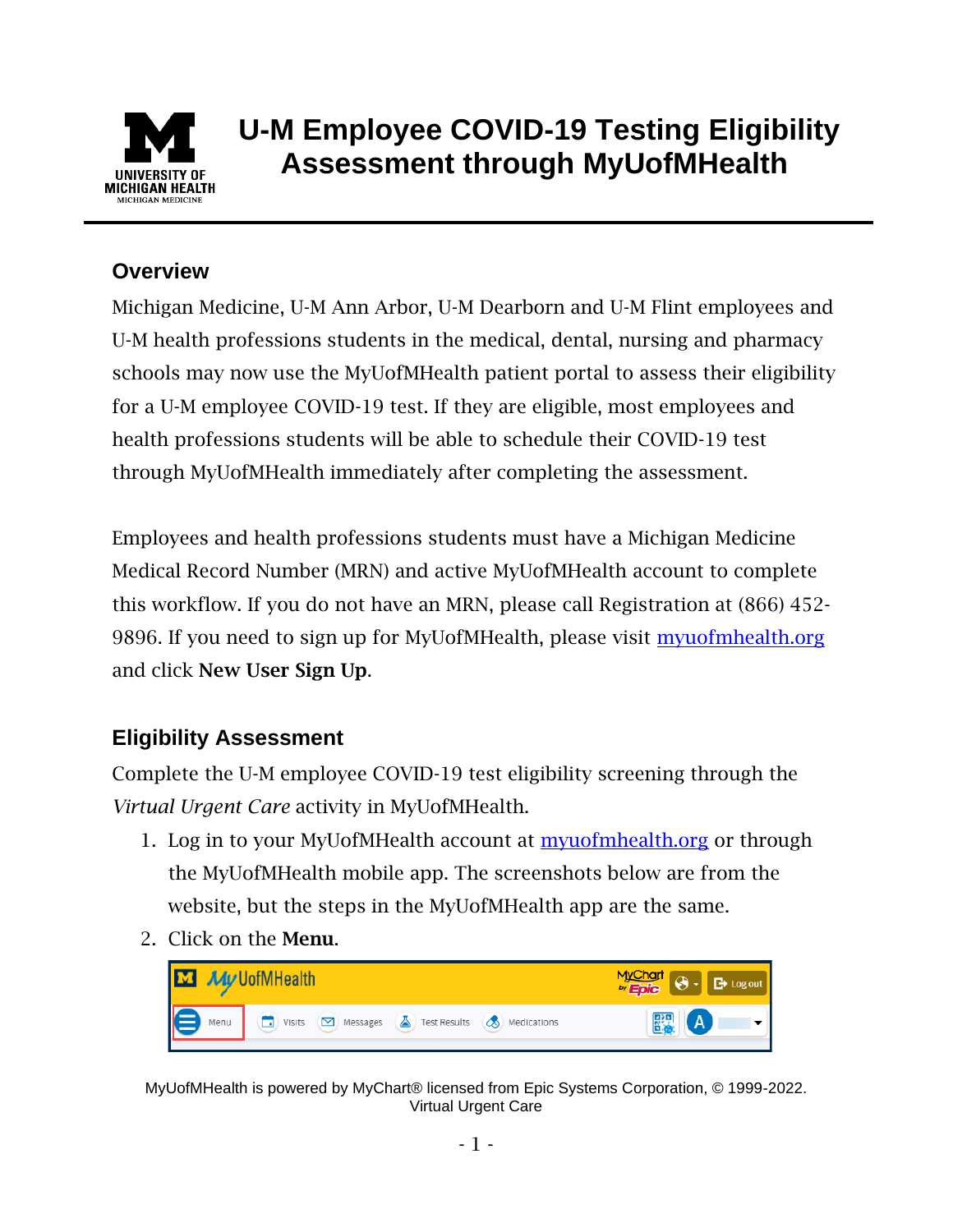3. Select Virtual Urgent Care.

|                   | Menu                    |  |
|-------------------|-------------------------|--|
| Q Search the menu |                         |  |
| <b>Find Care</b>  |                         |  |
|                   | Virtual Urgent Care     |  |
|                   | Schedule an Appointment |  |
| ۶Ÿ                | <b>E-Visit</b>          |  |
| ଲ                 | <b>View Care Team</b>   |  |
|                   | Search for Provider     |  |
| ┓                 | Request an Appointment  |  |
| ⋒                 | Back to the Home Page   |  |
| Communication     |                         |  |
|                   | Messages                |  |
|                   | <b>Ask a Question</b>   |  |

4. Scroll to the bottom of the *Virtual Urgent Care* activity and select the U-M Employee COVID-19 Testing button.

| <b>M</b> My UofMHealth                                                                                                                                                                                                                                                                                                                                         |                                                                                                                                                                                                                                                                             |  |  |
|----------------------------------------------------------------------------------------------------------------------------------------------------------------------------------------------------------------------------------------------------------------------------------------------------------------------------------------------------------------|-----------------------------------------------------------------------------------------------------------------------------------------------------------------------------------------------------------------------------------------------------------------------------|--|--|
| • An Urgent Care video visit is self-scheduled by you for the same-day or next-day.<br>• Urgent Care video visits are best if you have a more complex issue to resolve and want to have a detailed conversation with a U-M health<br>care provider.<br>. More information about Urgent Care video visits, including cost, found here: Urgent Care Video Visits |                                                                                                                                                                                                                                                                             |  |  |
| Patients may be eligible for Urgent Care for conditions like:                                                                                                                                                                                                                                                                                                  |                                                                                                                                                                                                                                                                             |  |  |
| Adult (E-Visit or Video Visit)<br>• Cough, Flu or COVID-19 like symptoms<br>· Diarrhea<br>· Head Lice<br>• Insect Bites and Stings<br>· Painful Urination (female only)<br>· Sinus Problems<br>• Rash<br>• Red Eve<br>· Vaginal Discharge (female only)<br>What Virtual Urgent Care options are available to you?                                              | Pediatric (E-Visit Only)<br>• Cough, Flu or COVID-19 like symptoms<br>• Constipation<br>• Diaper Rash (ages 3 and under)<br>• Diarrhea<br>• Head Lice (ages 2 and up)<br>• Insect Bites and Stings<br>• Sore Throat<br>• Red Eve<br>• Ringworm (ages 2 and up)              |  |  |
| COVID-19<br>Do you have COVID-19 concerns? Click this button and we will ask you a<br>few more questions to direct you to the best way to receive care.                                                                                                                                                                                                        | <b>Urgent Care E-Visit</b><br>An E-Visit is a way to connect with a U-M health care provider - just like<br>email. Click this button to see all the conditions you are eligible to submit<br>by E-Visit                                                                     |  |  |
| <b>Urgent Care Video Visit</b><br>A video visit is a real time interaction with a U-M health care provider using<br>Zoom. Click this button to see all the conditions you are eligible to<br>schedule for video visit.                                                                                                                                         | U-M Employee COVID-19 Testing<br>Are you a Michigan Medicine, U-M Ann Arbor, U-M Dearborn or U-M Flint<br>employee or U-M health professions student experiencing symptoms of<br>COVID-19? Click this button to see if you're eligible for a U-M employee<br>COVID-19 test. |  |  |
| Back to the home page                                                                                                                                                                                                                                                                                                                                          |                                                                                                                                                                                                                                                                             |  |  |

MyUofMHealth is powered by MyChart® licensed from Epic Systems Corporation, © 1999-2022. Virtual Urgent Care U-M Employee COVID-19 Testing Eligibility Assessment through MyUofMHealth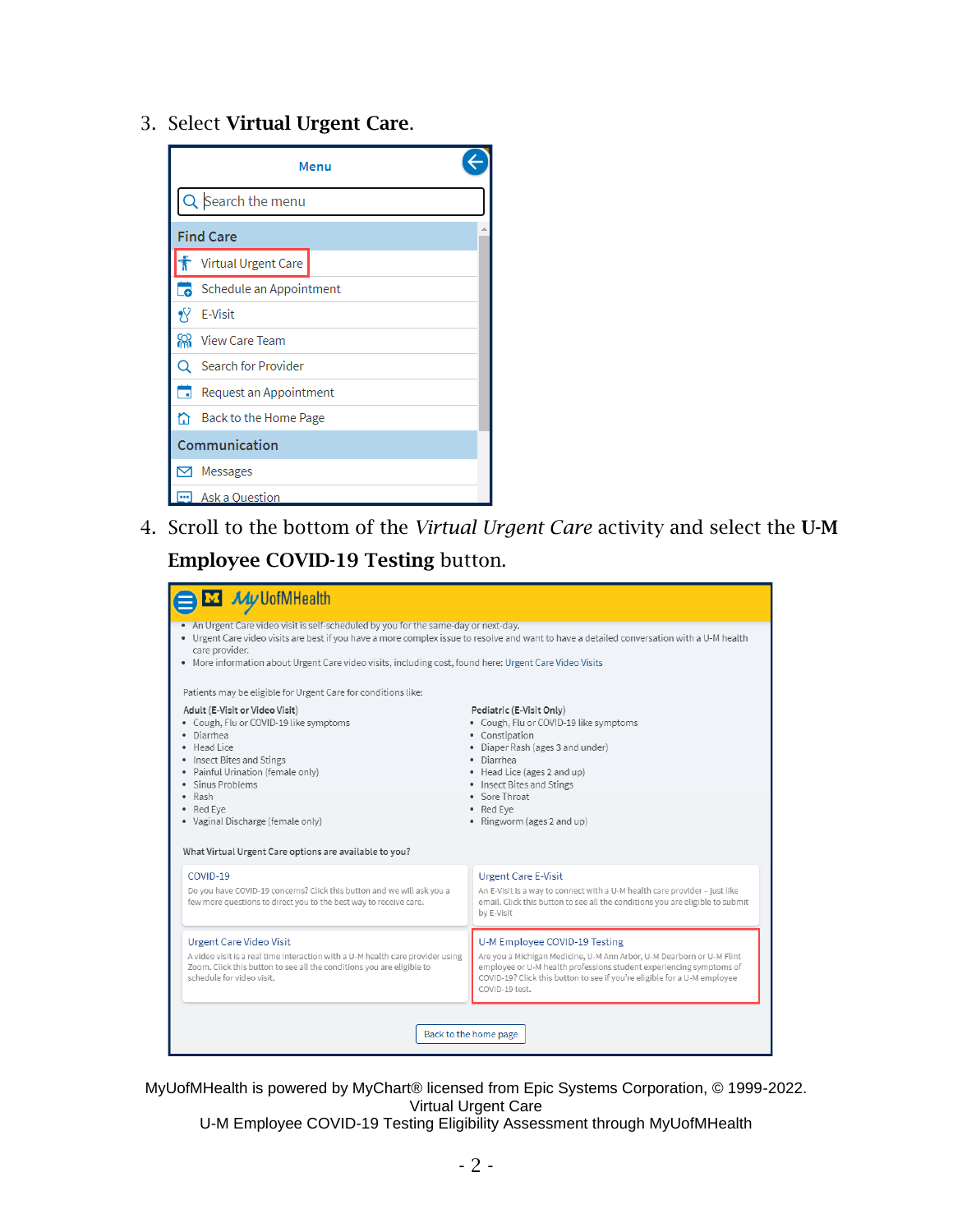5. Review the *Virtual Urgent Care Terms and Conditions of Use*. If you decline to accept the terms and conditions, you will not be able to proceed.



- 6. Answer the questions in the assessment.
	- Michigan Medicine employees are considered U-M employees and may answer Yes to the question, *Is [your first name] a current University of Michigan employee or health professions student?*
	- The number of questions will vary depending on your responses.



MyUofMHealth is powered by MyChart® licensed from Epic Systems Corporation, © 1999-2022. Virtual Urgent Care

U-M Employee COVID-19 Testing Eligibility Assessment through MyUofMHealth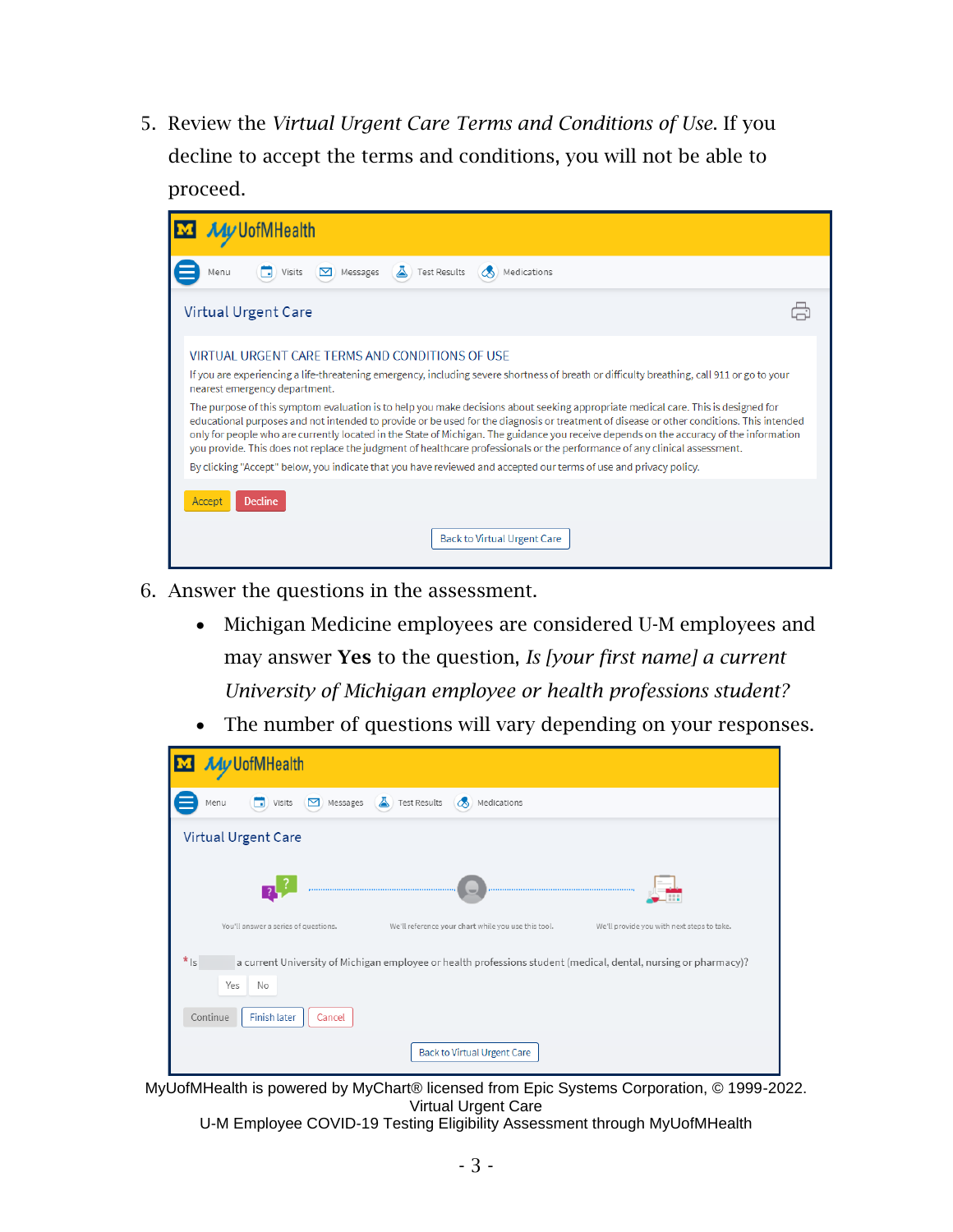7. Follow the instructions given at the end of the assessment.

## **Schedule Your COVID-19 Test**

You may receive a recommendation to schedule a COVID-19 test. There are multiple types of COVID-19 tests that could be recommended based on the assessment. Most eligible employees will be able to schedule their COVID-19 test immediately through MyUofMHealth. If this is the case, your instructions will contain the specific steps needed to schedule your COVID-19 test.



If you are eligible for a COVID-19 test but are not able to schedule it through MyUofMHealth, you will receive instructions on how to contact OHS to schedule your testing appointment.

MyUofMHealth is powered by MyChart® licensed from Epic Systems Corporation, © 1999-2022. Virtual Urgent Care U-M Employee COVID-19 Testing Eligibility Assessment through MyUofMHealth